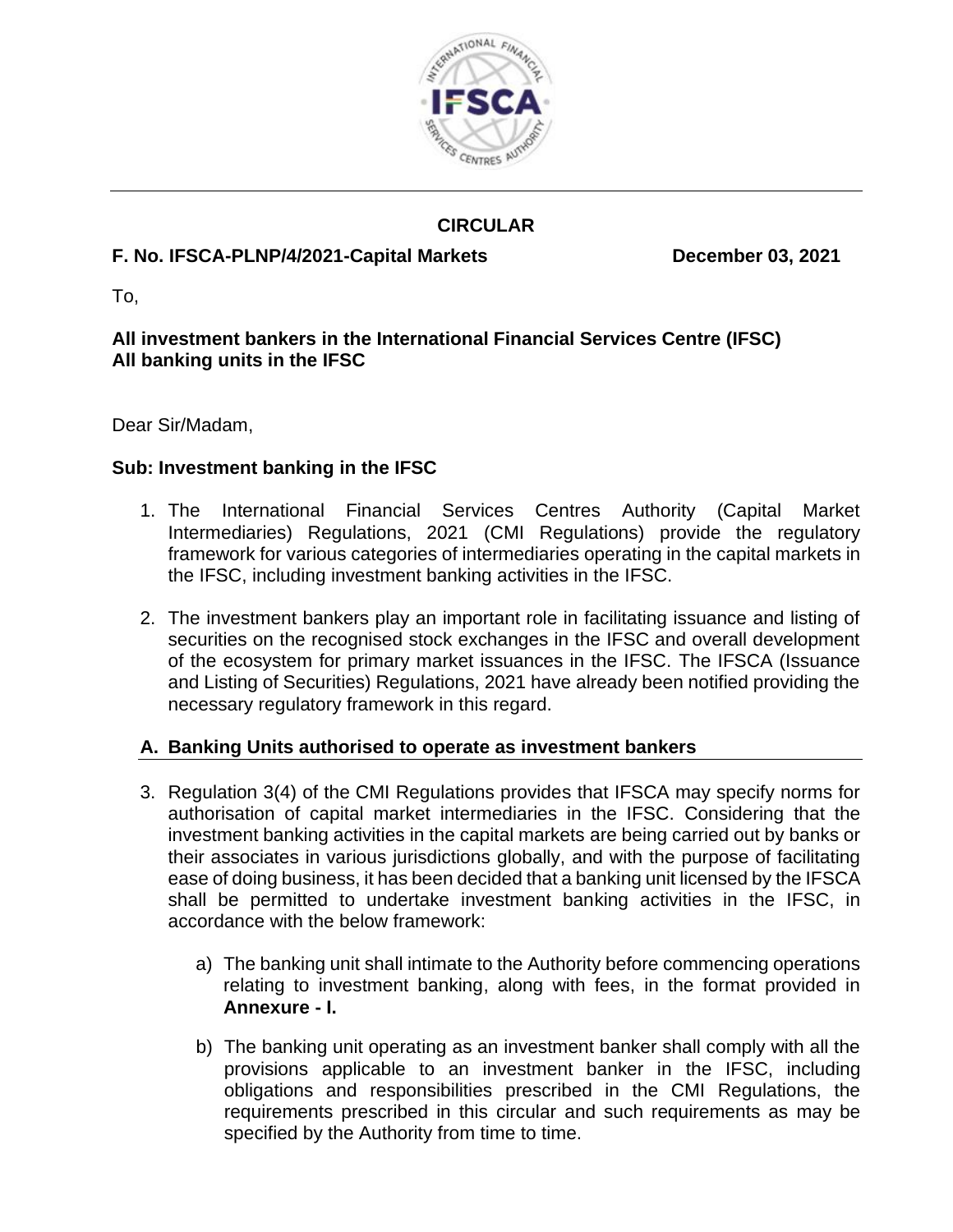

c) The banking unit shall maintain arm's length relationship between its investment banking activity and other activities.

#### **B. Fee Structure for investment bankers**

- 4. All the investment bankers in the IFSC shall pay the following fees:
	- a) Application fee: USD 1,000 (USD One thousand only)
	- b) Registration/ authorisation fee: USD 10,000 (USD Ten thousand only)
	- c) Fee every three years post registration/ authorisation  $(4<sup>th</sup>$  year onwards): USD 10,000 (USD Ten thousand only).

However, the banking unit operating as an investment banker shall pay authorisation fee indicated at (b) and (c) above only.

5. Manner of payment of fee

(1) The fee amount mentioned hereinabove, shall be remitted online, to the following bank account of IFSCA:

| <b>Account Name:</b>   | <b>International Financial Services Centres Authority</b> |
|------------------------|-----------------------------------------------------------|
| <b>Account Number:</b> | 970105000174                                              |
| Type of Account:       | <b>USD Current Account</b>                                |
| <b>Bank Name:</b>      | <b>ICICI Bank Limited</b>                                 |
| <b>SWIFT Code:</b>     | <b>ICICINBBIBU</b>                                        |
| <b>NOSTRO Details:</b> | BOFAUS3N, Bank of America, New York Branch,               |
|                        | A/c no: 6550491848                                        |

(2) However, entities coming from India (outside IFSC) will have the option to pay the application fee and registration fee in INR into the account of IFSCA mentioned below:

| <b>Account Name:</b>   | <b>IFSCA FUND 2</b>        |
|------------------------|----------------------------|
| <b>Account Number:</b> | 39907189884                |
| Type of Account:       | <b>INR Current Account</b> |
| <b>Bank Name</b>       | State Bank of India        |
| <b>IFSC Code:</b>      | SBIN0060228                |
| <b>SWIFT Code:</b>     | SBININBB255                |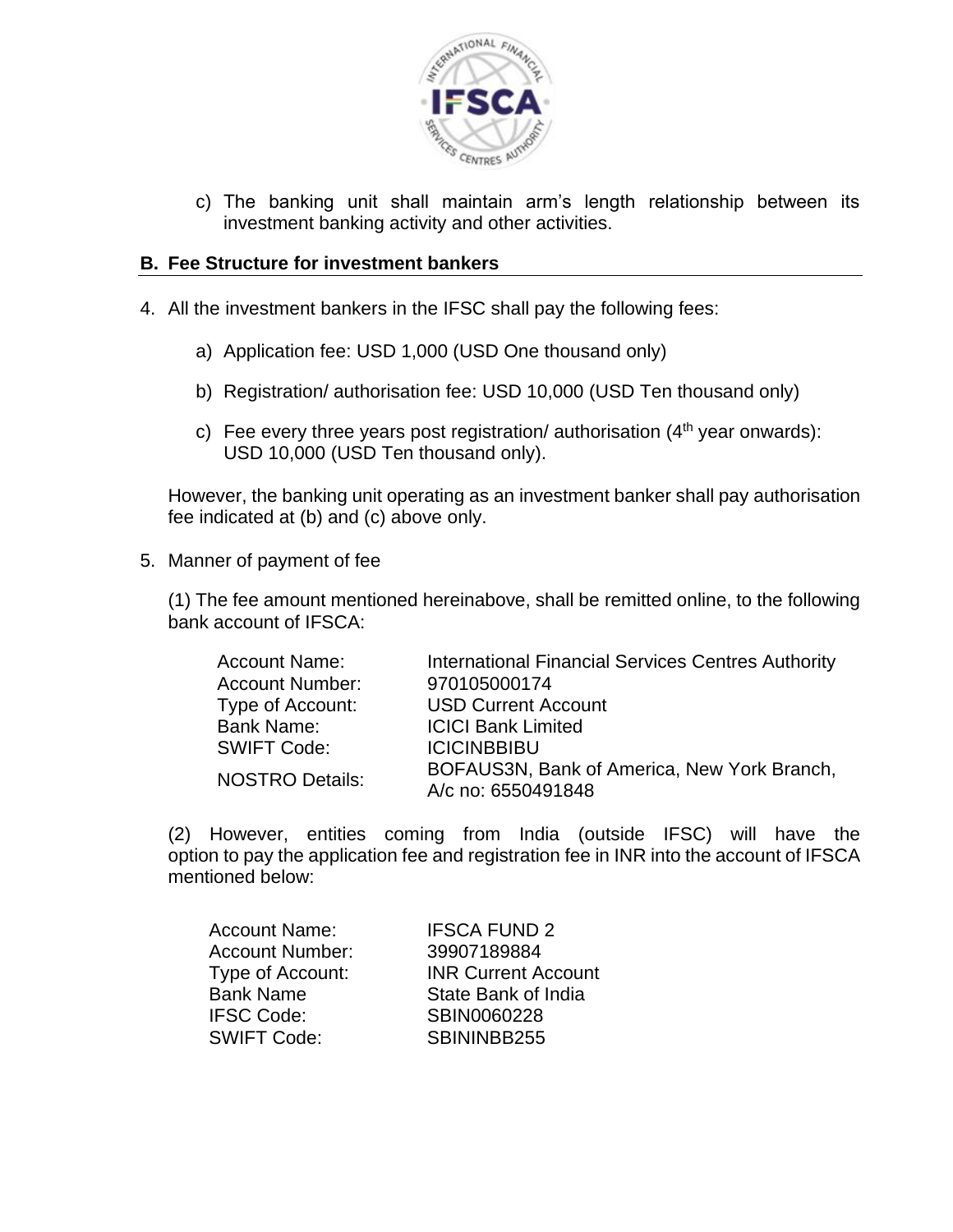

For the entities remitting the fee in INR, the latest RBI reference rate available at https://www.fbil.org.in/#/home (which would normally be 7 days before the current date) will be considered.

#### **C. Reporting Requirements**

6. All the investment bankers in the IFSC shall submit a report to IFSCA on a half-yearly basis, within 45 days, in the format provided in **Annexure II.**

This circular is issued in exercise of powers conferred under section 12 of the IFSCA Act, 2019 and regulation 72 of the CMI Regulations.

A copy of this circular is available on the website of IFSCA at www.ifsca.gov.in.

Yours faithfully,

**Arjun Prasad Deputy General Manager [arjun.pd@ifsca.gov.in](mailto:arjun.pd@ifsca.gov.in)**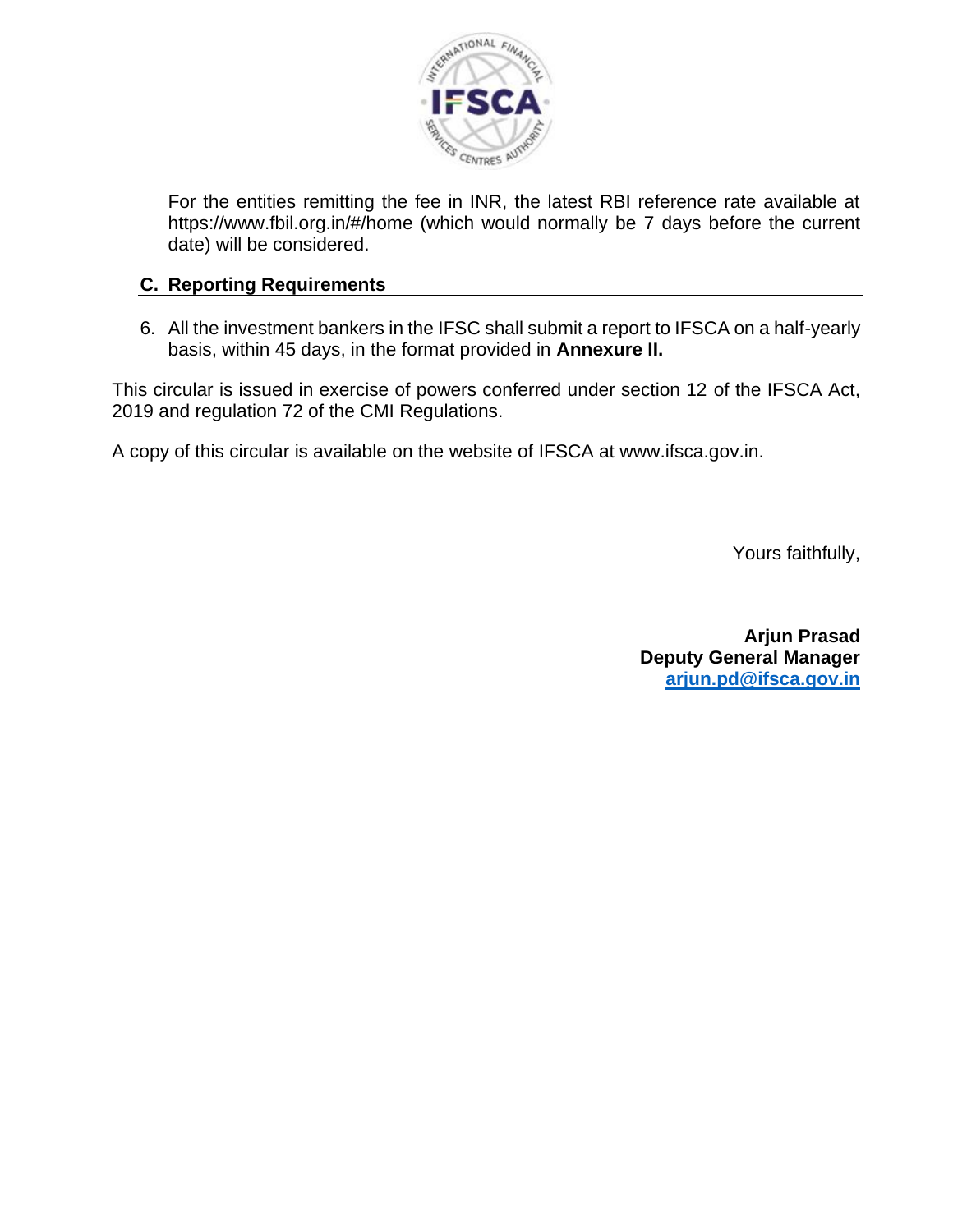

#### **Annexure - I**

| <b>S. No.</b> | <b>Particulars</b>                                       | <b>Details</b> |
|---------------|----------------------------------------------------------|----------------|
|               | 1. Details of the Banking Unit                           |                |
| 1.1           | Name                                                     |                |
| 1.2           | <b>IFSCA License No.</b>                                 |                |
|               | (Provide a copy of the certificate                       |                |
|               | issued by IFSCA)                                         |                |
| 1.3           | Conditions, if any                                       |                |
|               | (Provide a copy of the IFSCA letter)                     |                |
|               | 2. Investment Banking business proposed to be undertaken |                |
| 2.1           | Profile (in brief)                                       |                |
|               | (Information shall include details of                    |                |
|               | existing activities in the IFSC)                         |                |
| 2.2           | <b>Details</b><br>of<br>investment<br>banking            |                |
|               | activities proposed to be undertaken                     |                |
|               | in the IFSC                                              |                |
|               | 3. Past Experience (if any)                              |                |
| 3.1           | Provide<br>details<br>of<br>any<br>past                  |                |
|               | experience by the applicant or any of                    |                |
|               | group/<br>associate<br>its<br>company                    |                |
|               | relating to investment banking in any                    |                |
|               | jurisdiction                                             |                |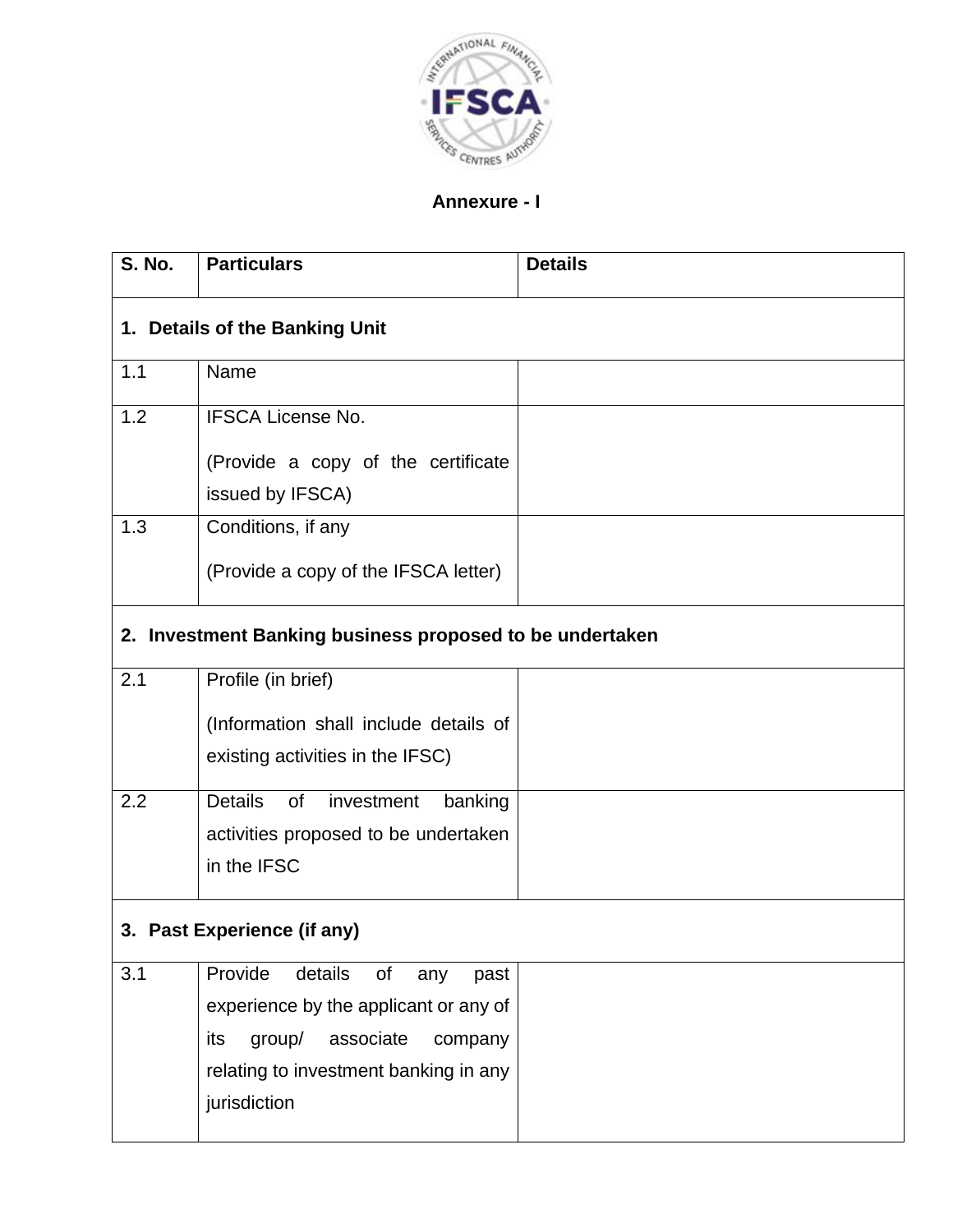

# **4. Fees**

Details regarding payment of fees to IFSCA

# **5. Declaration**

We hereby agree and declare that the information supplied in the application, including the attachment sheets, is complete and true to our knowledge.

We further agree that, we shall notify the International Financial Services Centres Authority (IFSCA) immediately of any material change in the information provided in this form.

We further agree that we shall comply with, and be bound by the International Financial Services Centres Authority Act, 2019*,* and the regulations, circulars, guidelines and instructions thereunder as issued by IFSCA from time to time.

We further agree that as a condition of authorisation as an investment banker, we shall abide by such instructions or directives as may be issued by IFSCA from time to time.

For and on behalf of (Please insert name of the applicant)

Authorised signatory

(Name)(Signature)

Date:

Place: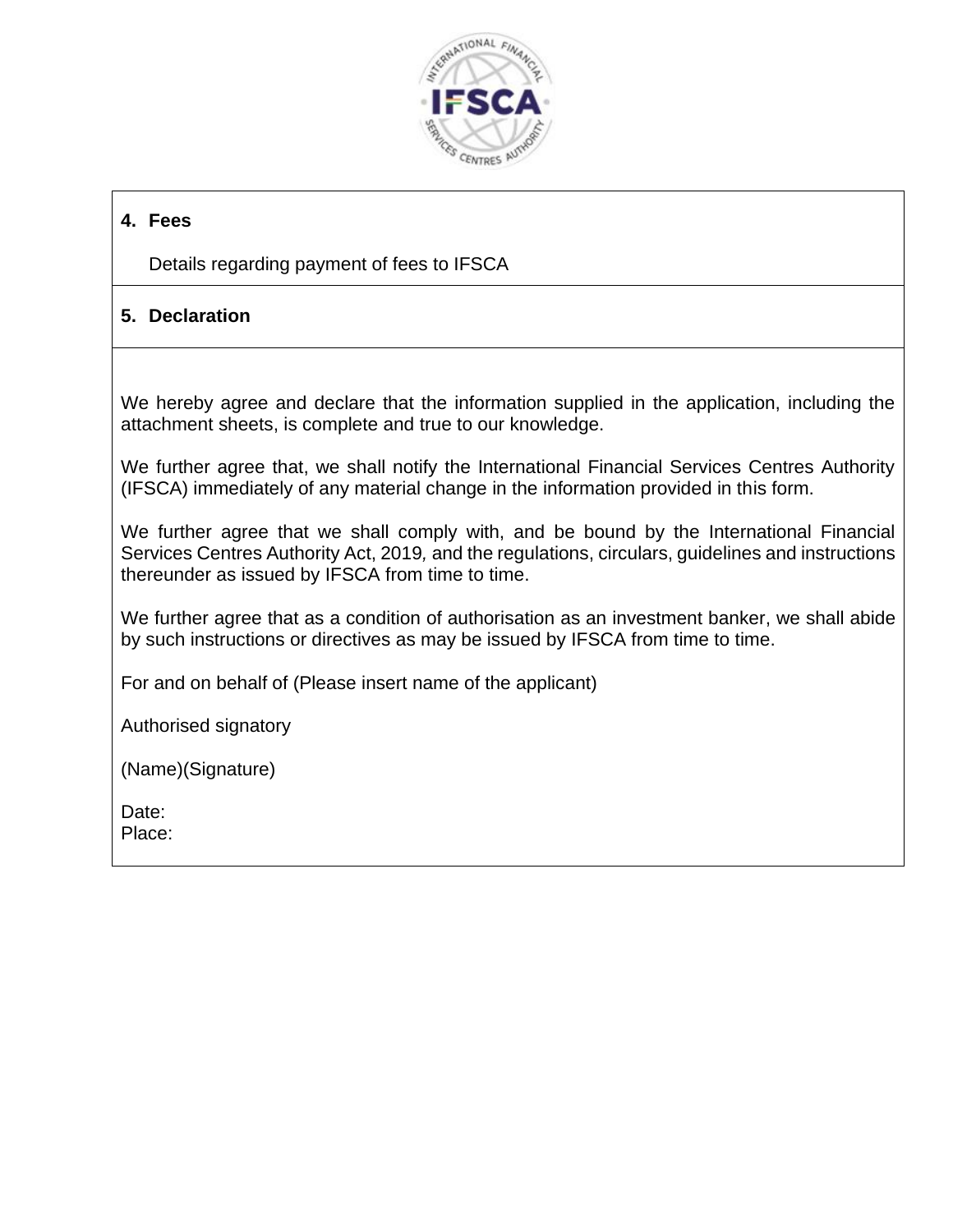

# **ANNEXURE – II**

### **FORMAT FOR HALF YEARLY REPORT TO BE SUBMITTED BY INVESTMENT BANKERS**

- 1. Name:
- 2. Registration No. / License No. *(in case of banking unit operating as an investment banker)*
- 3. Name of the Compliance Officer
- 4. Addition / deletion / change in address etc. of office from last submitted report
- 5. Change in control, if any, since the last report. If yes, provide details.
- 6. Change, if any, in directorship details since the last report

| Name | Induction/<br>retirement/<br>resignation | Reasons | Effective<br>Qualification<br>Date | <b>Brief</b><br>Experience<br>(in case of<br>induction) | Shares in<br>the company |
|------|------------------------------------------|---------|------------------------------------|---------------------------------------------------------|--------------------------|
|      |                                          |         |                                    |                                                         |                          |
|      |                                          |         |                                    |                                                         |                          |

7. Change in the key management personnel since last report

| Name | Date of<br>Appointment/<br>Resignation /<br>Termination | Qualification | Experience |
|------|---------------------------------------------------------|---------------|------------|
|      |                                                         |               |            |
|      |                                                         |               |            |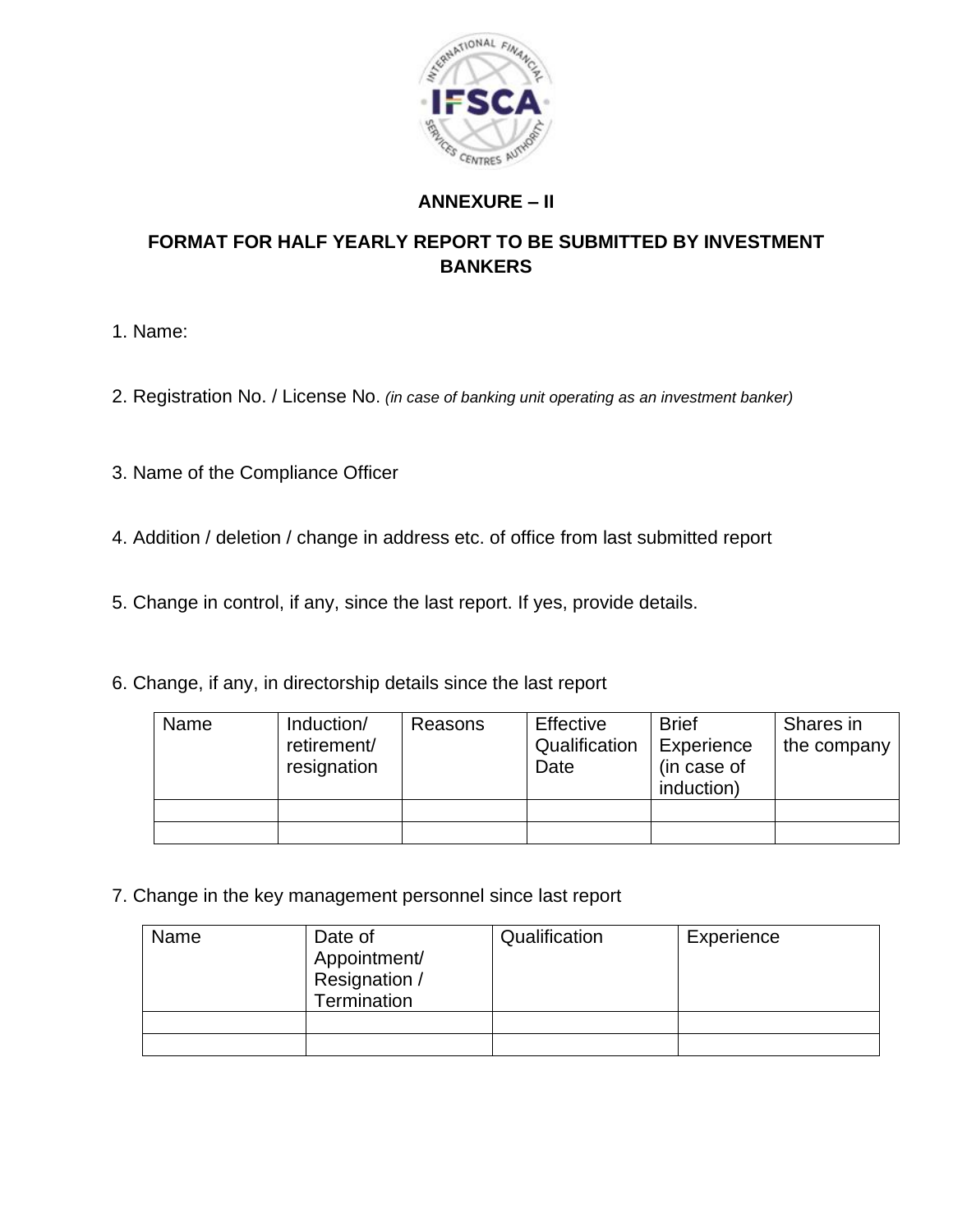

### 8. Change including addition to/in associate concerns

| Name | Nature of change | <b>Activities handled</b> | Nature of interest with<br>I investment banker |
|------|------------------|---------------------------|------------------------------------------------|
|      |                  |                           |                                                |
|      |                  |                           |                                                |

9. New activities undertaken/discontinuation of any existing activities

| When commenced/<br><b>Activity</b><br>discontinued |  | Object of the new activities/<br>reasons for discontinuation |
|----------------------------------------------------|--|--------------------------------------------------------------|
|                                                    |  |                                                              |

10. Details of all pending litigations involving the investment banker

11. Issue management activities (attach separate sheet if required):

| Sr. No. | Type of<br>issue | <b>ISSUEF</b> | Name of Instrument | Offer<br>size | Issue<br>Price | <b>Issue</b><br>opening<br>date | <b>Issue</b><br>closing<br>date | No. of times<br>oversubscribed |
|---------|------------------|---------------|--------------------|---------------|----------------|---------------------------------|---------------------------------|--------------------------------|
|         |                  |               |                    |               |                | 6                               |                                 |                                |
|         |                  |               |                    |               |                |                                 |                                 |                                |

| Functional<br>Responsibility | Stock<br>Exchanges<br>where<br>instruments<br>were to be listed | Date of<br>listing | Reasons for delay<br>in listing (if any) | Opening<br>Price | Current<br>market<br>price | Remarks |
|------------------------------|-----------------------------------------------------------------|--------------------|------------------------------------------|------------------|----------------------------|---------|
| 9                            | 10                                                              | 11                 | 12                                       | 13               | 14                         | 15      |
|                              |                                                                 |                    |                                          |                  |                            |         |

- 12. Regulatory action, if any, by IFSCA or any other financial services regulator
- 13. Underwriting activities
	- 13.1 Total number of issues underwritten during the period
	- 13.2 Total amount underwritten during the period
	- 13.3 Outstanding underwriting commitment at the close of the period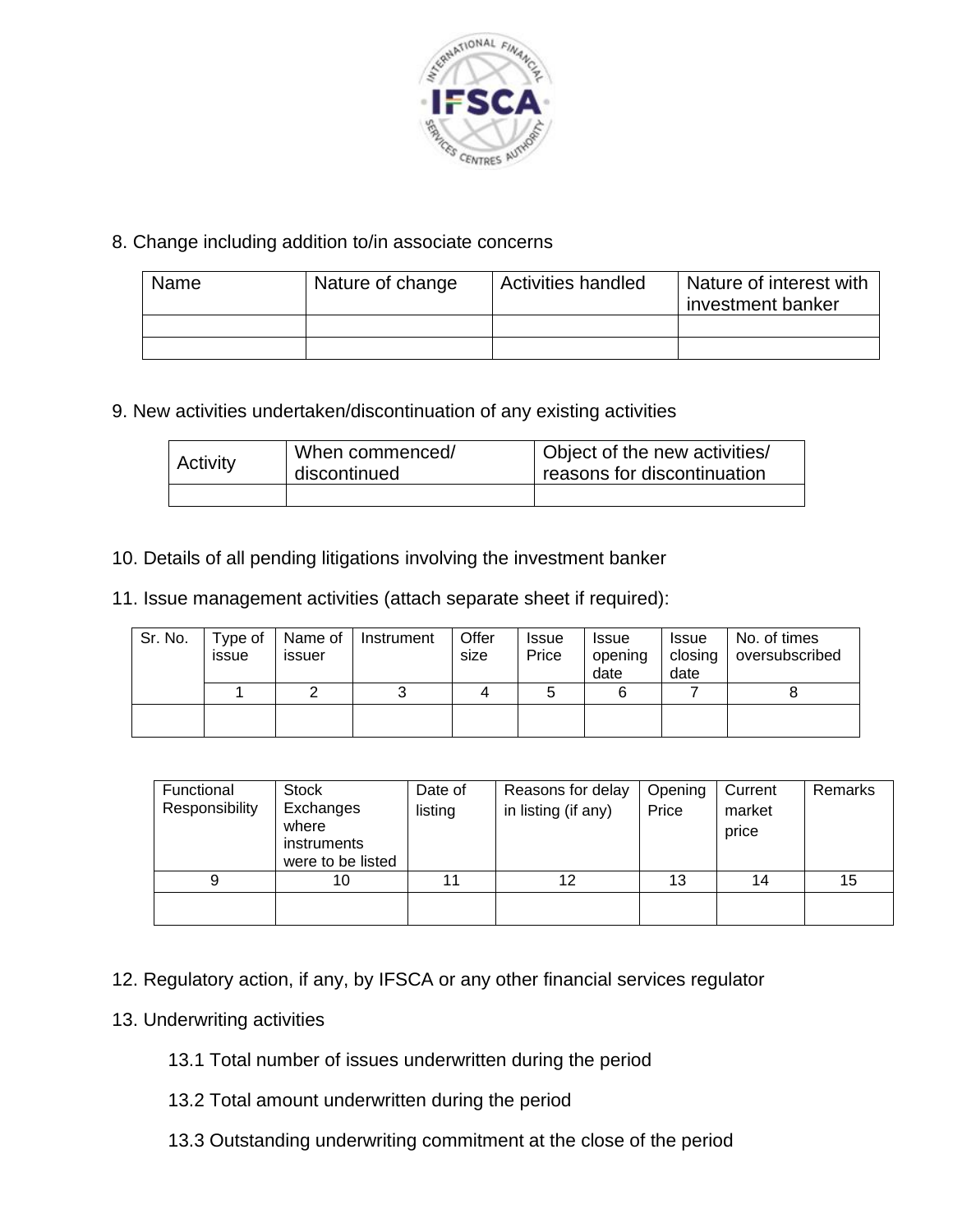

# 13.4 Details of disputed/devolved case

| Sr. No. | Name<br>of the<br>issuer | Instrument | Amount<br>underwritten | Amount<br>devolved | Devolvement<br>met yes/no | If not met, the<br>reasons thereof &<br>how dispute was<br>settled |
|---------|--------------------------|------------|------------------------|--------------------|---------------------------|--------------------------------------------------------------------|
|         |                          |            |                        |                    |                           |                                                                    |
|         |                          |            |                        |                    |                           |                                                                    |
|         |                          |            |                        |                    |                           |                                                                    |
|         |                          |            |                        |                    |                           |                                                                    |

14. Redressal of Investor Grievances

System of redressal of investor grievances (a brief write up)

- (i) Number of investor grievances received during the period
- (ii) Nature of grievances
- (iii) Number of grievances resolved
- (iv) Number of grievances pending
- (v) The date of oldest grievance
- 15. Financial Information

Please enclose a copy of the latest audited financial results along with schedules.

16. Changes, if any, in significant shareholding (more than 5%)

| Name | Date | Investment /<br>disinvestment | Number of<br><b>Shares</b> | % of total paid-<br>up capital |
|------|------|-------------------------------|----------------------------|--------------------------------|
|      |      |                               |                            |                                |

17. List of major shareholders holding more than 5%

| Name | PAN (if available) | Number of<br><b>Shares</b> | % of total paid-up<br>capital |
|------|--------------------|----------------------------|-------------------------------|
|      |                    |                            |                               |